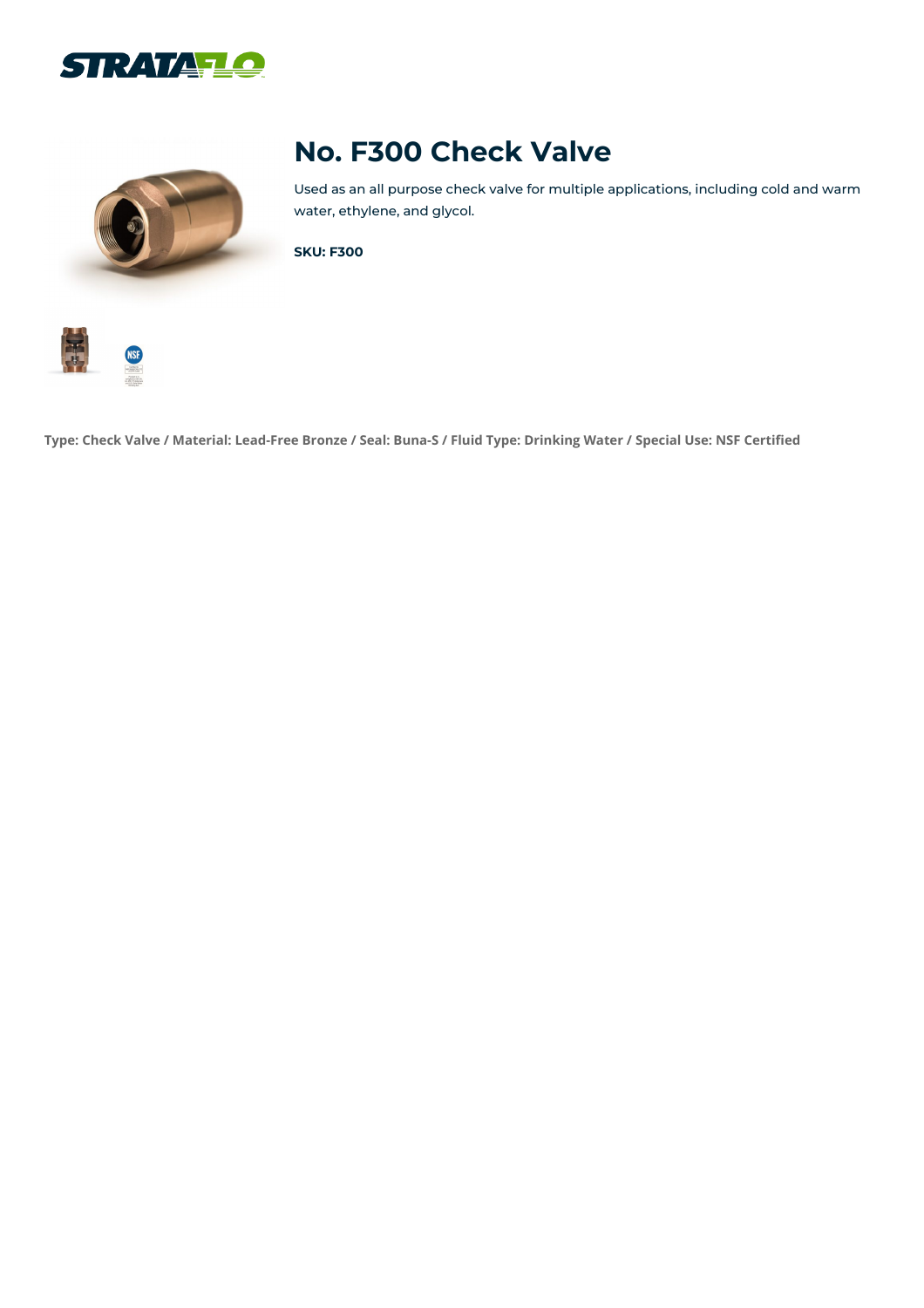## Lead-Free Check Valve with Buna-S Rubber Poppet

The No. F300 is certified by NSF to contain less than 0.25% lead by weighted average and is compliant with CA, LA, MD, VT state laws and U.S. Safe Water Drinking Act. The No. F300 comes standard with a Buna-S rubber poppet, an extremely durable compound for use with potable drinking water. All other internal components of stainless steel. Each valve is tested twice for casting integrity and backflow prevention. All valves are 100% American-Made and built **to last.**

## Dimensions

| <b>Part Number</b> | <b>Pipe Size</b> | <b>Flow Rate (Cv)</b> | <b>Overall Length</b> | <b>Valve Diameter</b> | <b>Valve Weight</b> |
|--------------------|------------------|-----------------------|-----------------------|-----------------------|---------------------|
| F300-038           | 3/8"             | 2 GPM                 | 2.63"                 | 1.16"                 | 050 lb.             |
| F300-050           | 1/2"             | 4 GPM                 | 2.69"                 | 1.40"                 | 0.45 lb.            |
| F300-075           | 3/4"             | 6 GPM                 | 3.31"                 | 1.62"                 | 0.80 lb.            |
| F300-100           | Ţ"               | 13 GPM                | 3.69"                 | 2.00"                 | $1.05$ lb.          |
| F300-125           | $1 - 1/4"$       | 24 GPM                | 4.57"                 | 2.41"                 | 1.80 lb.            |
| F300-150           | $1 - 1/2"$       | <b>38 GPM</b>         | 4.88"                 | 2.69"                 | 2.25 lb.            |
| F300-200           | 2"               | 61 GPM                | 5.56"                 | 3.34"                 | 3.10 lb.            |
| F300-250           | $2 - 1/2"$       | 69 GPM                | 6.79"                 | 3.81"                 | 7.15 lb.            |
| F300-300-F         | $3"$ *           | <b>110 GPM</b>        | 7.40"                 | 4.71"                 | 11.80 lb.           |
| F300-300           | $3" **$          | 69 GPM                | 6.79"                 | 3.81"                 | 6.60 lb.            |
| F300-400           | 4"               | <b>205 GPM</b>        | 10.00"                | 5.80"                 | 21.70 lb.           |

Cv is flow (GPM) with a 1 psi differential pressure. NPT threaded. \*\*New valve: Standard female threads on both ends, Cv factor of 185. \*\* Original valve: 2-1/2" valve body with 3" male thread on both ends, Cv factor of 69.